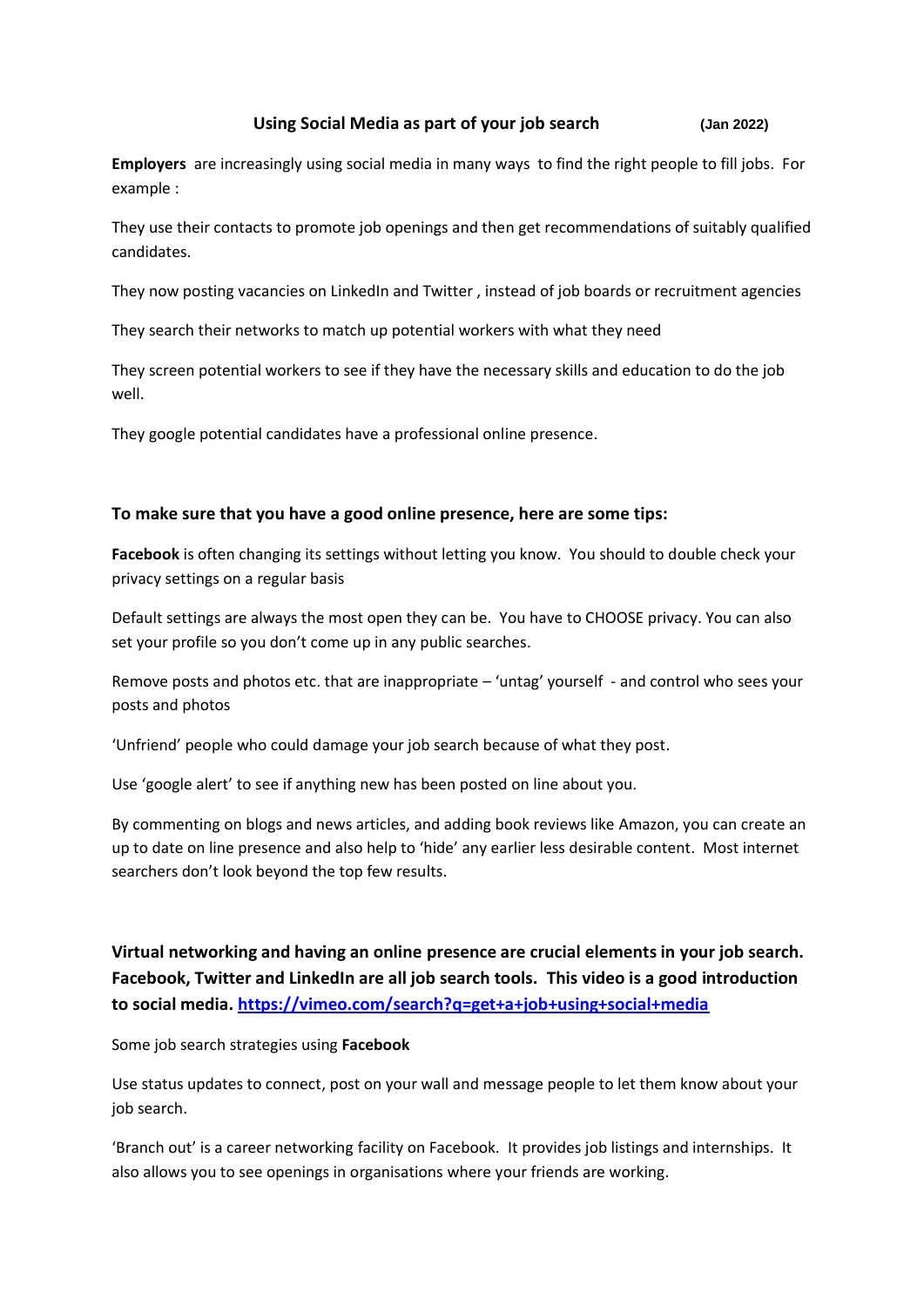- Revise your profile to emphasize professional/education accomplishments
- Choose friends wisely
- Join and get active in groups and on Fan Pages that are connected to your profession
- 'Like' companies and or professional bodies that interest you
- Consider using a Facebook social ad ( like a personal ad), just make sure it's tailored and uses really relevant terminology

**LinkedIn** is a huge professional network and the most important one for you to use in your job search. You can look for jobs, research companies, and look at other people's CVs and backgrounds, particularly those who have studied in TUDublin and have completed the same course as you have.

Have a look at the introductory Linkedin guide for final year students and graduates: <http://learn.linkedin.com/students/step-1/> This is No. 1 in a series of 6 Youtube videos to help promote yourselves on this professional networking site.

Build your professional brand<http://learn.linkedin.com/students/step-2/>

Finding your career passion<http://learn.linkedin.com/students/step-3/>

Grow your professional network<http://learn.linkedin.com/students/step-4/>

Turning relationships into opportunities<http://learn.linkedin.com/students/step-5/>

Researching and preparation for interviews<http://learn.linkedin.com/students/step-6/>

Also this one from Social Talent: <http://vimeo.com/21438705>

# **How to develop your online presence on LinkedIn: Setting up your profile**

- Ensure that any information in your profile matches what's in your CV
- Check spelling and grammar in your online profile and make sure it's presented in a clear and understandable way
- Make sure that your job title and industry are named in your profile (this makes it easier for you come up in searches)
- Make a good first impression with your photograph, make sure it's a good one
- Try to complete your profile completely, it helps to push you up the list in a search
- Put together a professional summary statement e.g. the first few paragraphs of your best written cover letter, and keep it short
- Make sure to include as many skills as possible that are relevant (when you start to type you will be prompted). This will allow you to see other similar professionals, see companies that use these skills, and suggest relevant groups for you to join. Doing this allows recruiters to find people like you.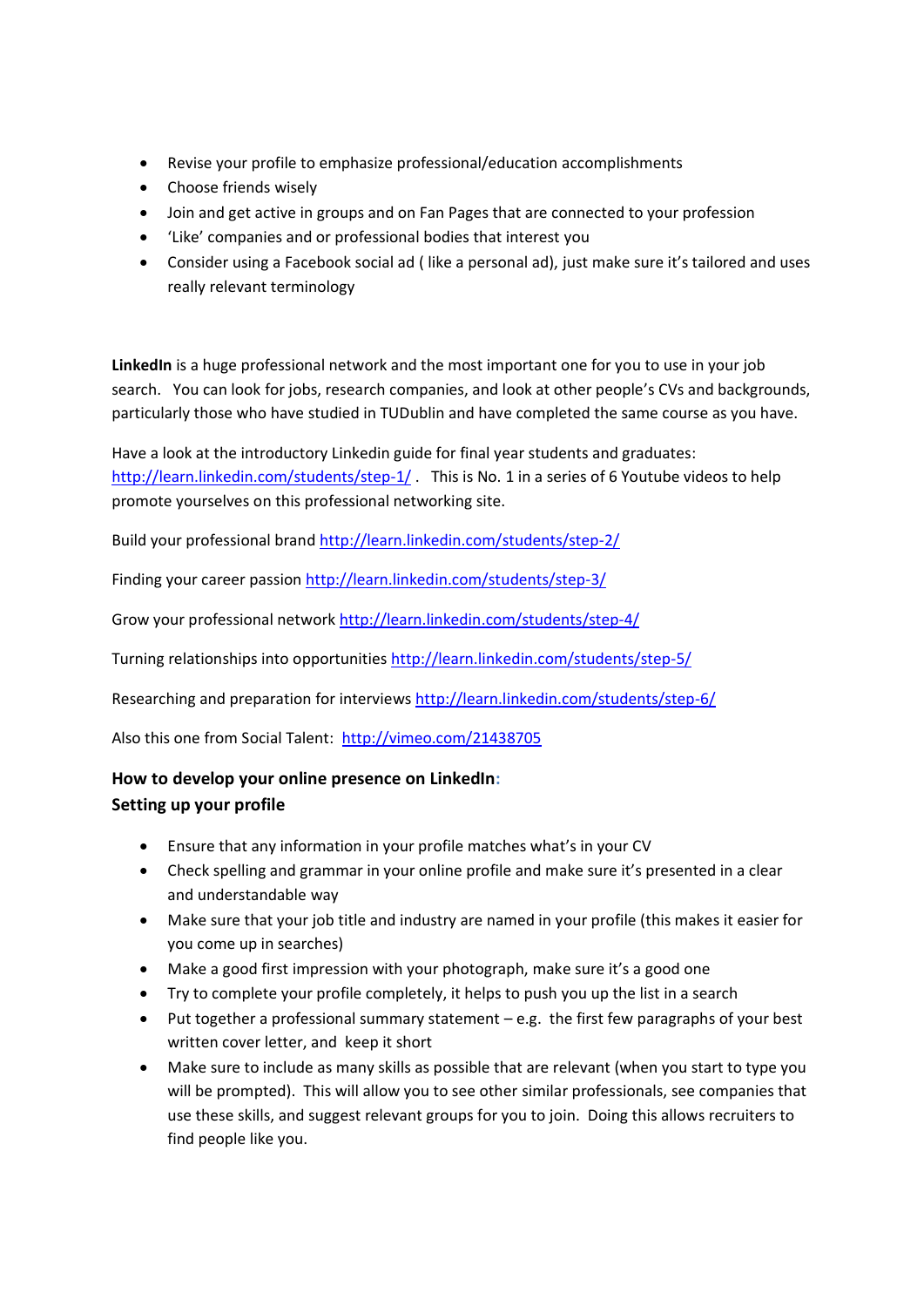- Claim your unique LinkedIn URL go into edit profile, then into public profile edit this, and put in your name. When people type your name into a search engine, your LinkedIn profile will then come up. Use this in your email signature and on your business card, on your CV etc.
- Mention any awards, accolades and any other specialisms or expertise on your profile, as well as in discussions or in job groups, highlighting projects you've worked on. You can also upload your CV, relevant pdfs, presentations or urls. (e.g. a blog)
- Write recommendations for others and look for recommendations from others. Whether it's your former boss, or someone you were in **[TUDublin Students Union](https://www.tudublinsu.ie/)** with (generally it should be from someone who knows how capable and how good you are).

## **Building up your contacts**

- The easiest way to start is to import your address book from your email and see who's on LinkedIn already
- Link with your careers advisor s/he will already have lots of connections related to your course of study.
- **Join as many groups as you can.** The first group to join is the *TUDublin [Graduate](https://www.tudublin.ie/connect/graduates/join-our-graduate-network/)  [network Group](https://www.tudublin.ie/connect/graduates/join-our-graduate-network/)*. You might have to wait for a couple of days to be accepted, but as long as you're a TUDublin student or graduate, you're eligible.
- Research and follow companies. Once more than 5 people in an organisation are on Linkedin, the company page is automatically created. You can then see when they post jobs. You can also reach staff at these companies and ask for relevant information if you've an interview coming up.
- Once you have identified relevant organisations you want to send your CV and Cover Letter to, go into advanced search. In the 'title' box, use the string "human resources" OR recruitment OR personnel OR talent OR resourcing. You should get some useful names.
- Again in the advanced search use keywords related to your area, and 'Dublin Institute of Technology', in the school section, to find relevant graduates.
- You can upgrade your Linkedin account, to hook up with anyone on Linkedin, but it's not necessary
- Once you can see people you think might be able to help:
- Send a Linkedin request to connect with them, but click on 'colleague' and your job title. However, if you send out requests randomly and a certain amount of people tell Linkedin that they don't know you, your account could be restricted or closed down altogether, so be careful.
- Another way would be to message people you can message anyone who you share a group with. If they respond, you can subsequently ask them to connect with you, via their email address.
- You can also expand contacts by having people you know introduce you. To be able to utilize the Introduction feature, the person you are attempting to reach must be either a 2nd or 3rd degree connection. If this is the case, the 'Get introduced through a connection…'